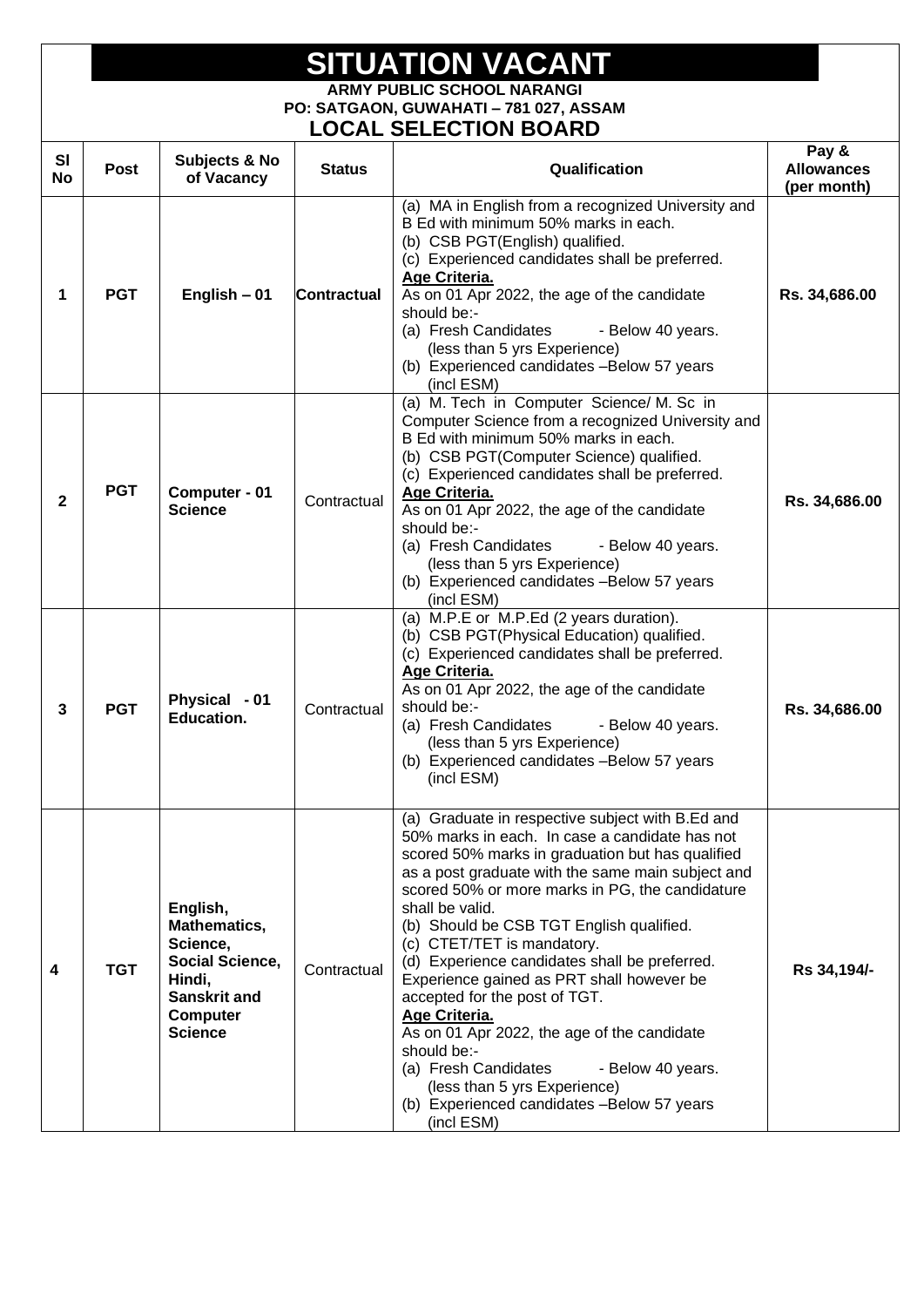| 5 | <b>PRT</b>                              | Vacancy-9              | Contractual             | (a) Graduate with B.Ed and 2 yrs Diploma in<br>Elementary Education (D.E.Ed) with minimum 50%<br>marks in each.<br>(b) Should be Part A of the Screening Exam<br>qualified.<br>(c) CTET/TET is mandatory.<br>(d) Experience candidates shall be preferred.<br>Age Criteria.<br>As on 01 Apr 2022, the age of the candidate<br>should be:-<br>(a) Fresh Candidates<br>- Below 40 years.<br>(less than 5 yrs Experience)<br>(b) Experienced candidates -Below 57 years<br>(incl ESM)                                                                                                                                                                                          | Rs 33,210/-   |
|---|-----------------------------------------|------------------------|-------------------------|-----------------------------------------------------------------------------------------------------------------------------------------------------------------------------------------------------------------------------------------------------------------------------------------------------------------------------------------------------------------------------------------------------------------------------------------------------------------------------------------------------------------------------------------------------------------------------------------------------------------------------------------------------------------------------|---------------|
| 6 | Non-<br><b>Teaching</b><br><b>Staff</b> | <b>IT Supervisor-1</b> | Regular/<br>Contractual | Graduation (with the subject in which employment<br>is sought) with advance diploma or diploma in<br>computing & hardware with knowledge in at least<br>two of the following:-<br>Networking and LAN administration/ Operating<br>Systems / RDBMS with programming. Proficiency<br>in one language.<br>Age Criteria.<br>As on 01 Apr 2022, the age of the candidate<br>should be:-<br>(a) Fresh Candidates<br>- Below 40 years.<br>(less than 5 yrs Experience)<br>(b) Experienced candidates - Below 57 years<br>(incl ESM)                                                                                                                                                | Rs. 34,194.00 |
| 7 | Non-<br><b>Teaching</b><br><b>Staff</b> | <b>Receptionist-1</b>  | Contractual             | (a) Graduate or ten years of service as a clerk for<br>Ex-servicemen.<br>(b) Knowledge of Computer MS Office (Speed<br>12000 key depression per hour).<br>(c) Basic knowledge of Accounting.<br>(d) Good communication skills.<br>Age Criteria.<br>As on 01 Apr 2022, the age of the candidate<br>should be:-<br>(a) Fresh Candidates<br>- Below 40 years.<br>(less than 5 yrs Experience)<br>(b) Experienced candidates - Below 57 years<br>(incl ESM)                                                                                                                                                                                                                     | Rs 15,120/-   |
| 8 | Non-<br><b>Teaching</b><br><b>Staff</b> | <b>Counsellor-1</b>    | Contractual             | Graduate with Psychology with a Certificate<br>(a)<br>or Diploma in Counselling with minimum experience<br>of three years as Wellness Teacher/Counsellor.<br>Graduate in Psychology or a Graduate with diploma<br>in Psychology in schools where Psychology is<br>taught as a subject at 10+2 level, a<br>PGT(Psychology), who has a max of 14 periods per<br>week, may be utilized as a Health Wellness<br>Teacher in addition to his/her duties.<br>Age Criteria.<br>As on 01 Apr 2022, the age of the candidate<br>should be:-<br>(a) Fresh Candidates<br>- Below 40 years.<br>(less than 5 yrs Experience)<br>(b) Experienced candidates - Below 57 years<br>(incl ESM) | Rs 33,860/-   |